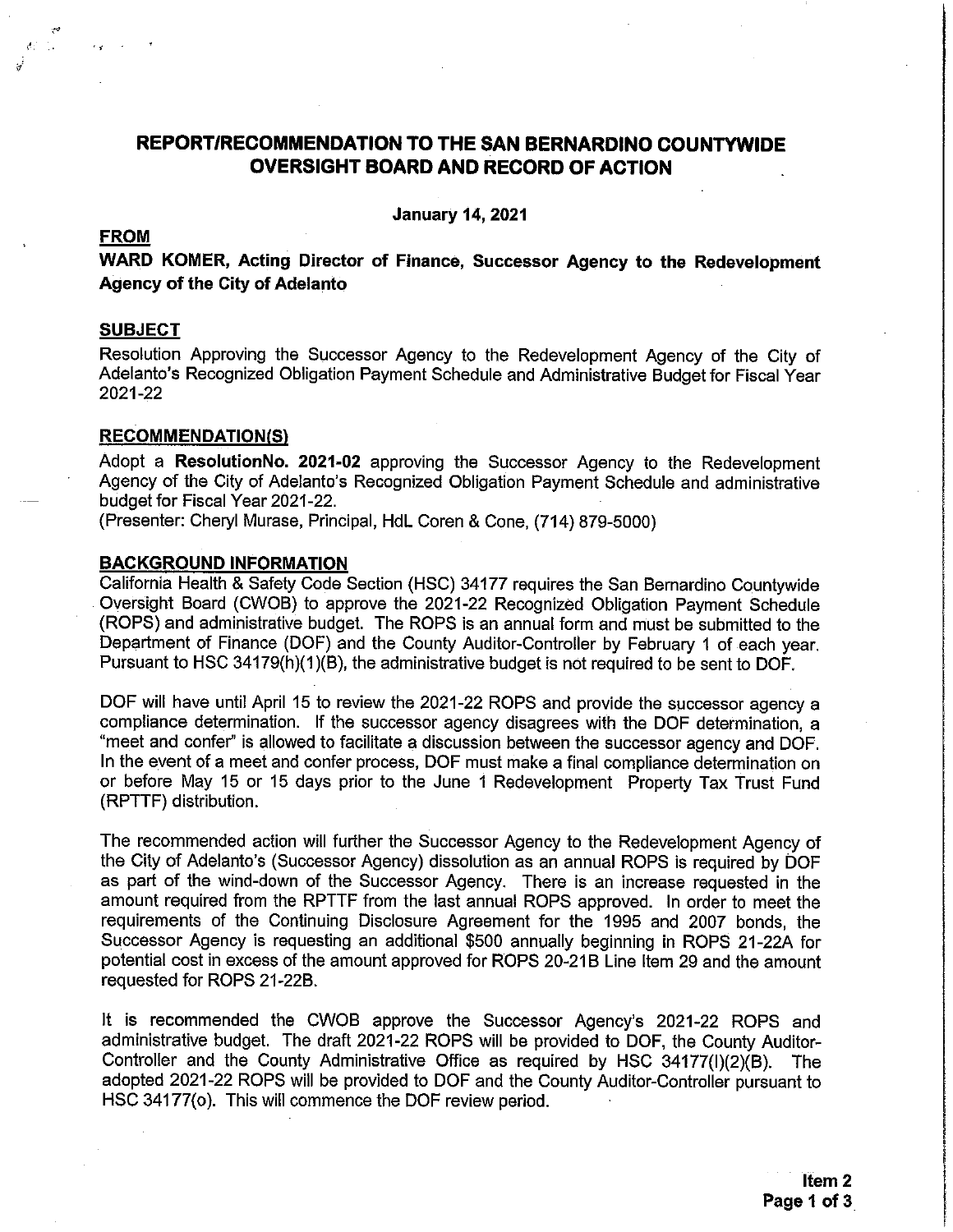Resolution Approving the Successor Agency to the Redevelopment Agency of the City of Adelanto's Recognized Obligation Payment Schedule and Administrative Budget for Fiscal Year 2021-22 **January 14, 2021** 

# **ATTACHMENTS**

Attachment A - Resolution Attachment B - ROPS for Fiscal Year 2021-22 Attachment C - Administrative Budget for Fiscal Year 2021-22

## **REVIEW BY OTHERS**

This item has been reviewed by Auditor-Controller/Treasurer/Tax Collector on January 06, 2021 and San Bernardino Countywide Oversight Board Legal Counsel on January 07, 2021.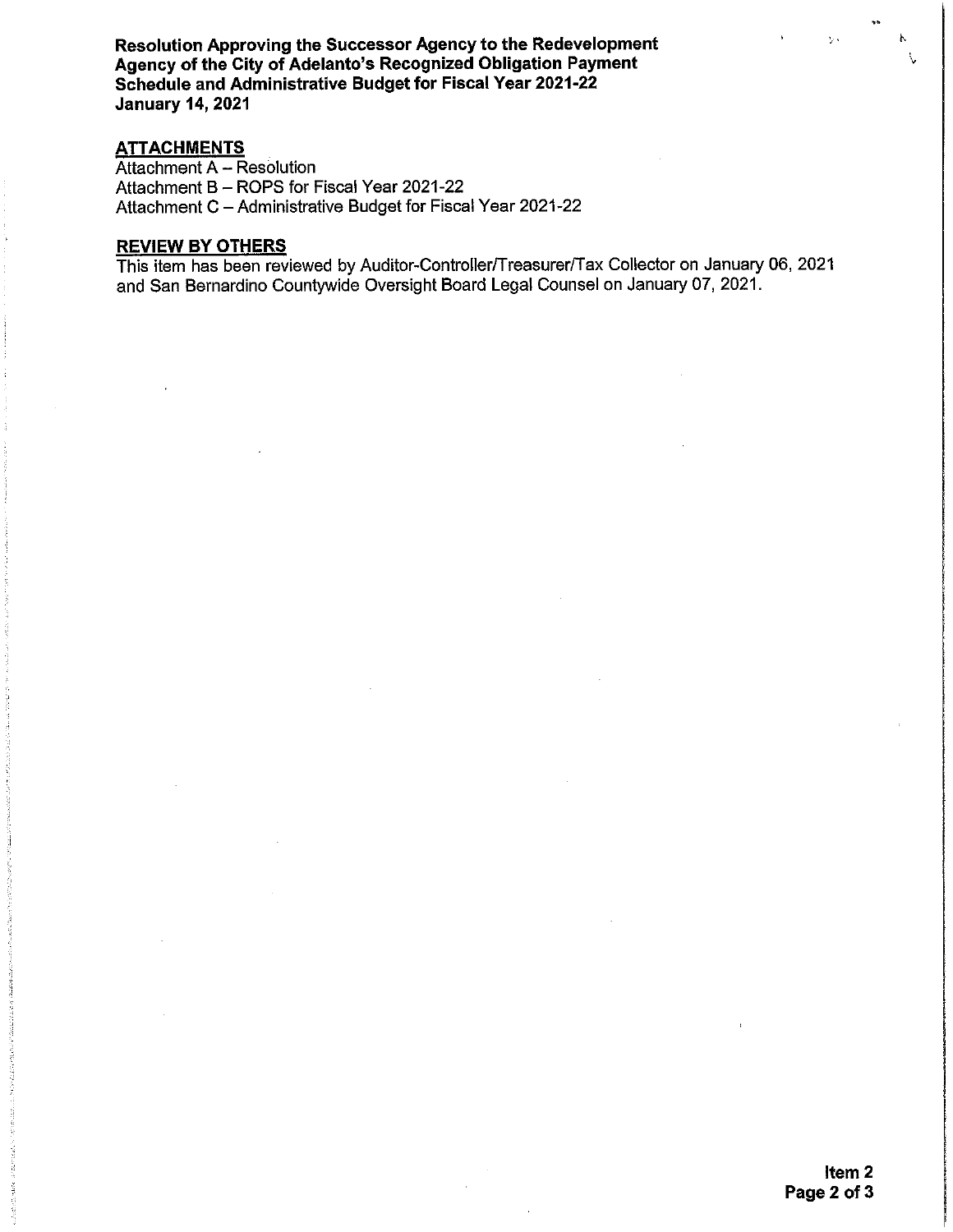Resolution Approving the Successor Agency to the Redevelopment Agency of the City of Adelanto's Recognized Obligation Payment Schedule and Administrative Budget for Fiscal Year 2021-22 **January 14, 2021** 

Record of Action of the San Bernardino Countywide Oversight Board

## **APPROVED**

Moved: Kenneth Miller Seconded: Frederick Ang Ayes: Frederick Ang, Richard DeNava, Kenneth Miller, Cindy Saks, Lawrence Strong, Acquanetta Warren, David Wert

Lynna Monell, SECRETARY

nell BY DATED: Jánuary 14, 2021



CC: W/Resolution File - San Bernardino Countywide Oversight Board w/attach

LA 01/15/2021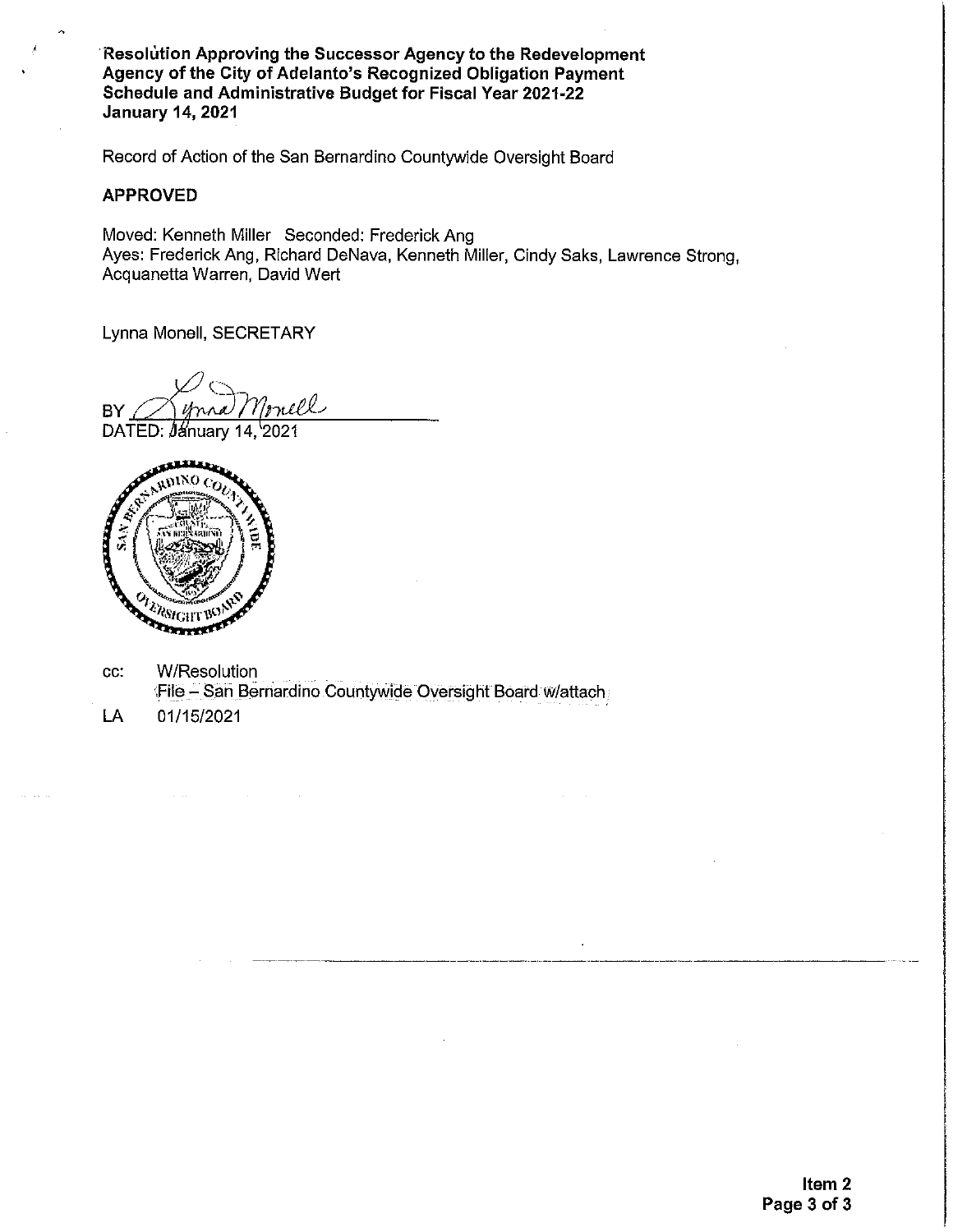#### **RESOLUTION NO. 2021-02**

## RESOLUTION OF THE SAN BERNARDINO COUNTYWIDE OVERSIGHT BOARD ADOPTING THE SUCCESSOR AGENCY TO THE REDEVELOPMENT AGENCY OF THE CITY OF ADELANTO'S RECOGNIZED OBLIGATION PAYMENT SCHEDULE AND **ADMINISTRATIVE BUDGET FOR FISCAL YEAR 2021-22**

On Thursday, January 14, 2021 on motion of San Bernardino Countywide Oversight Board Member Miller, duly seconded by San Bernardino Countywide Oversight Board Member Ang and carried, the following resolution is adopted by the San Bernardino Countywide Oversight Board, State of California.

WHEREAS, California Health and Safety Code Section (HSC) 34179(e) requires all action items of the San Bernardino Countywide Oversight Board be accomplished by resolution; and

WHEREAS. HSC 34177 requires the San Bernardino Countywide Oversight Board to approve the Recognized Obligation Payment Schedule (ROPS) and administrative budget; and

WHEREAS, pursuant to HSC 34177(o), the deadline for submitting the ROPS for Fiscal Year 2021-22 to the Department of Finance is February 1, 2021.

NOW, THEREFORE, the San Bernardino Countywide Oversight Board hereby resolves, determines and orders as follows:

Section 1. The foregoing recitals are true and correct.

Section 2. The Successor Agency to the Redevelopment Agency of the City of Adelanto's ROPS and administrative budget for Fiscal Year 2021-22 in the form presented, together with such changes thereto as may be approved by the San Bernardino Countywide Oversight Board, are hereby approved.

Section 3. This resolution shall take effect from and after the date of its passage and adoption.

PASSED AND ADOPTED by the San Bernardino Countywide Oversight Board, State of California, by the following vote:

> AYES: OVERSIGHT BOARD MEMBER: Frederick Ang, Richard DeNava, Kenneth Miller, Cindy Saks, Lawrence Strong, Acquanetta Warren, David Wert

NOES: **OVERSIGHT BOARD MEMBER: None** 

**ABSENT: OVERSIGHT BOARD MEMBER: None** 

a.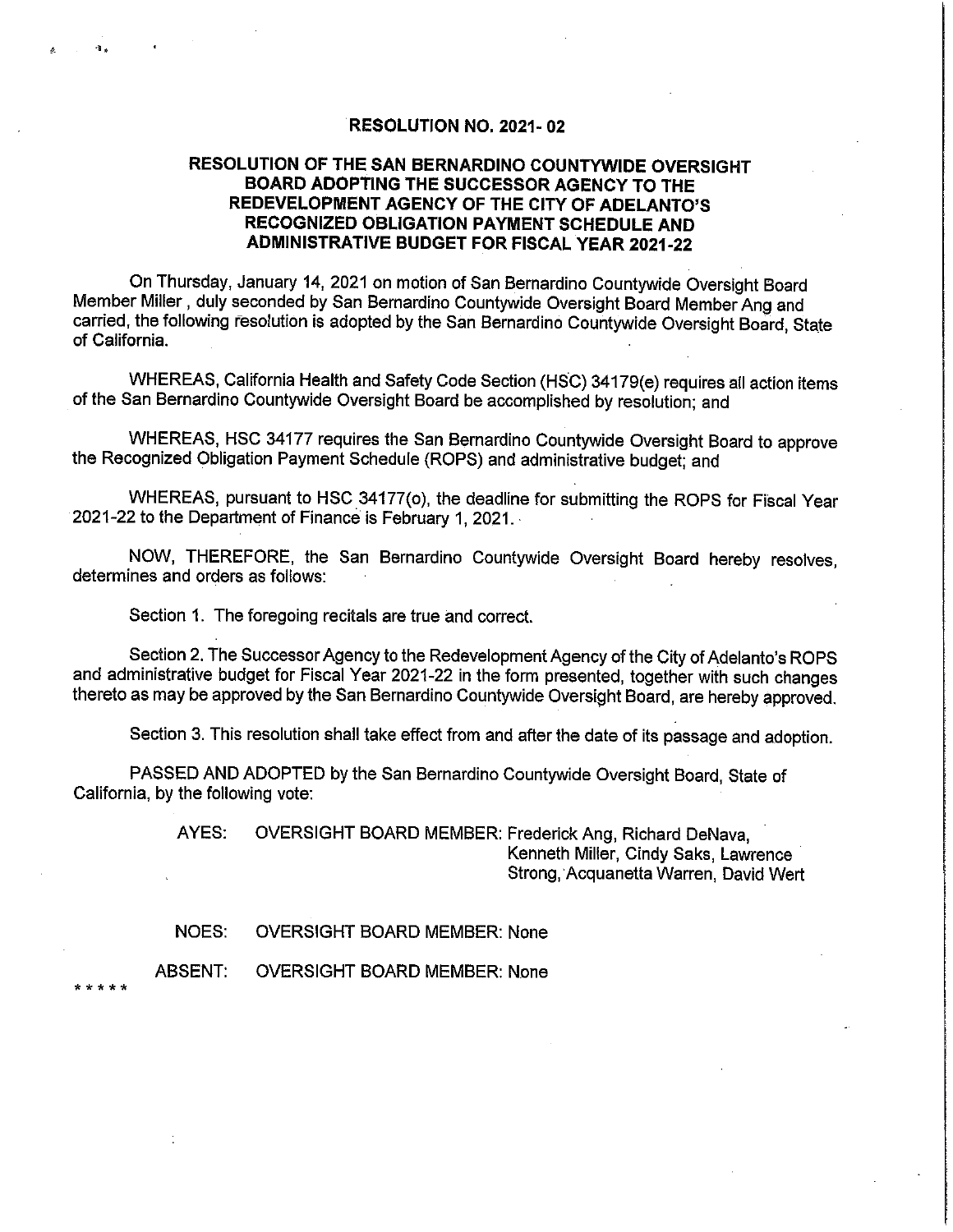# STATE OF CALIFORNIA

#### SS.

#### COUNTY OF SAN BERNARDINO  $\lambda$

I, LYNNA MONELL, Secretary to the San Bernardino Countywide Oversight Board, State of California, hereby certify the foregoing to be a full, true and correct copy of the record of the action taken by the Countywide Oversight Board, by vote of the members present, as the same appears in the Official Minutes of said Board at its meeting of January 14, 2021. #2 LA

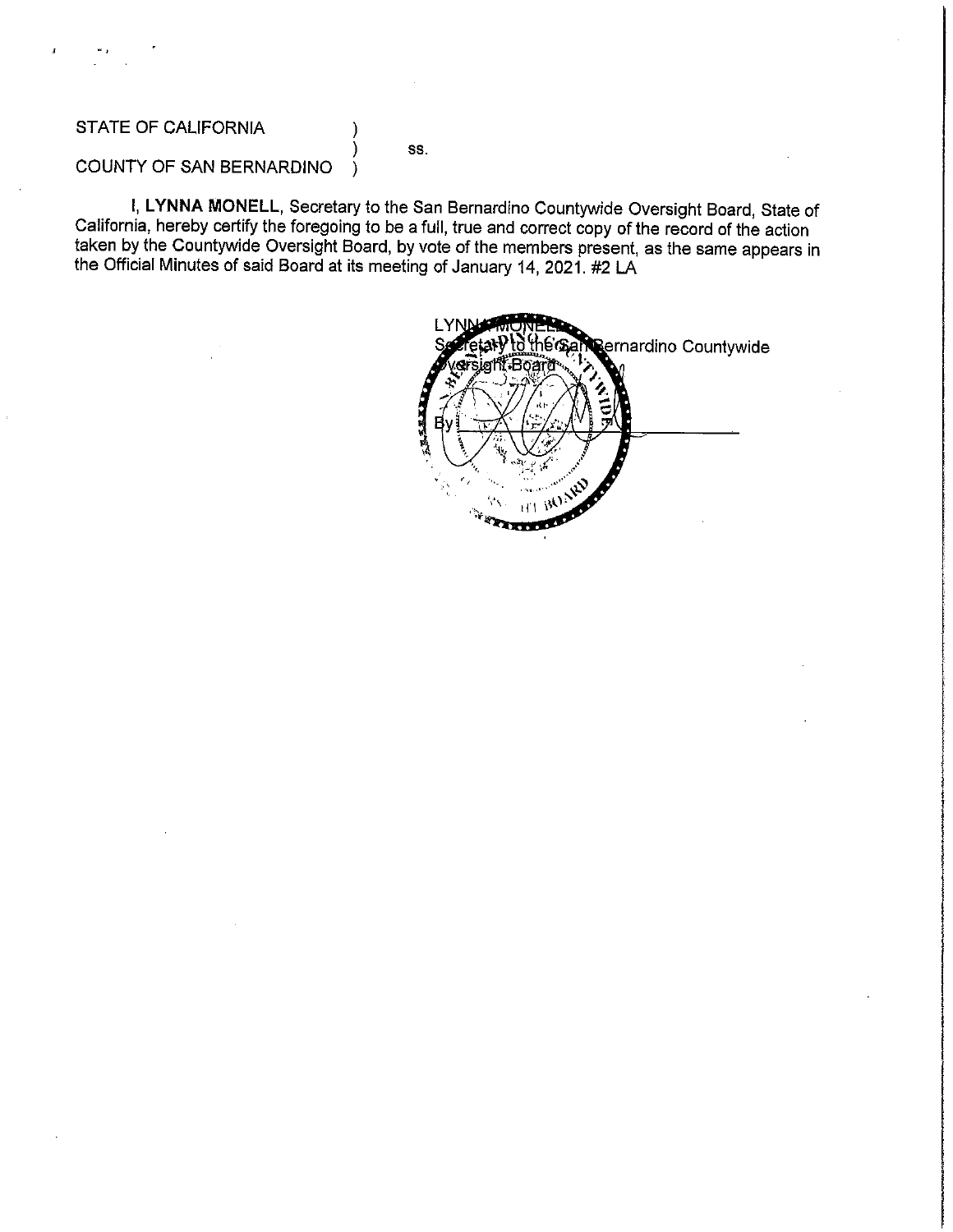# Recognized Obligation Payment Schedule (ROPS 21-22) - Summary Filed for the July 1, 2021 through June 30, 2022 Period

| Successor Agency: |                             | <b>Adelanto</b>                                                            |                                    |                |                                   |           |                   |               |
|-------------------|-----------------------------|----------------------------------------------------------------------------|------------------------------------|----------------|-----------------------------------|-----------|-------------------|---------------|
| County:           |                             | San Bernardino                                                             |                                    |                |                                   |           |                   |               |
|                   |                             | Current Period Requested Funding for Enforceable Obligations (ROPS Detail) | 21-22 A Total<br>(July - December) |                | 21-22 B Total<br>(January - June) |           | <b>ROPS 21-22</b> |               |
| $\mathbf{A}$      |                             | Enforceable Obligations Funded as Follows (B+C+D):                         |                                    | 3,124,703 \$   |                                   |           |                   | $\cdot 3,$    |
| в                 | <b>Bond Proceeds</b>        |                                                                            |                                    |                |                                   |           |                   |               |
| $\mathbf C$       | Reserve Balance             |                                                                            |                                    | 3,124,703      |                                   |           |                   | 3,            |
| D                 | <b>Other Funds</b>          |                                                                            |                                    |                |                                   |           |                   |               |
| E.                |                             | Redevelopment Property Tax Trust Fund (RPTTF) (F+G):                       |                                    | $3,130,187$ \$ |                                   | 1,746,929 |                   | $\mathbf{A},$ |
| F.                | <b>RPTTF</b>                |                                                                            |                                    | 3,005,187      |                                   | 1,621.929 |                   | 4,1           |
| G                 | <b>Administrative RPTTF</b> |                                                                            |                                    | 125,000        |                                   | 125,000   |                   |               |
| H                 |                             | <b>Current Period Enforceable Obligations (A+E):</b>                       |                                    | 6,254,890 \$   |                                   | 1,746.929 | ъ                 | $\mathbf{8}$  |

Certification of Oversight Board Chairman:

 $\sim$ 

Pursuant to Section 34177 (o) of the Health and Safety Code, I hereby certify that the above is a true and accurate Recognized Obligation Payment Schedule for the above named successor agency.

| David Wert | Chairman  |  |
|------------|-----------|--|
| Name       | Title     |  |
|            | 1/14/2021 |  |
| Signature  | Date      |  |

# **2 Total**

# 124,703

 $\frac{1}{2}$  ,  $\frac{1}{2}$  ,  $\frac{1}{2}$ 

124,703 12

# 877,116

,627,116

250,000

,001,819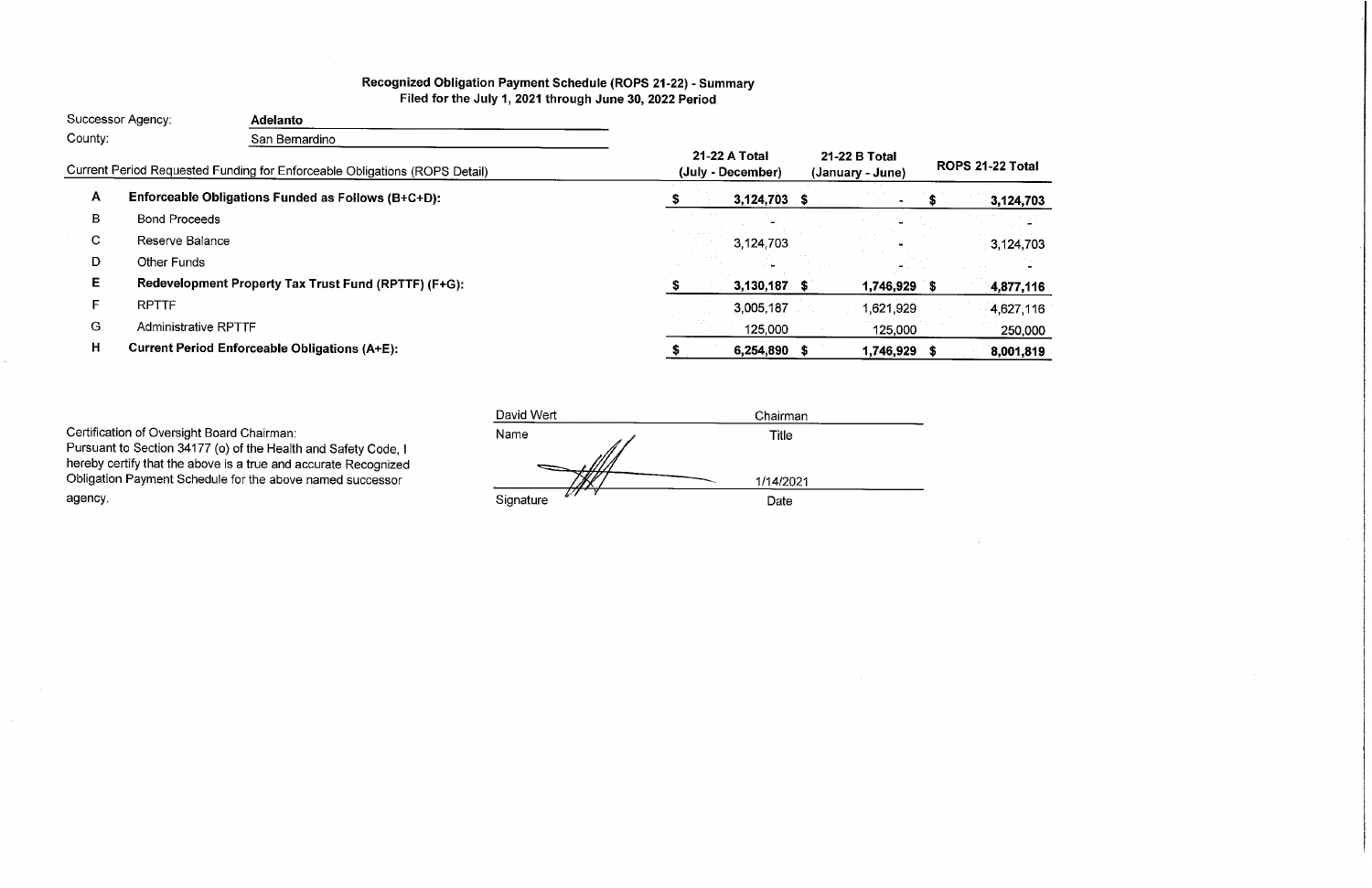| Adelanto Recognized Obligation Payment Schedule (ROPS 21-22) - ROPS Detail<br>July 1,2021 through June 30, 2022<br>(Report Amounts in Whole Dollars) |                                        |                                             |                                               |                                    |                                                         |                                                      |                                 |                |                                               |                                                       |                                   |                                                                       |                                                         |                                    |                                                               |
|------------------------------------------------------------------------------------------------------------------------------------------------------|----------------------------------------|---------------------------------------------|-----------------------------------------------|------------------------------------|---------------------------------------------------------|------------------------------------------------------|---------------------------------|----------------|-----------------------------------------------|-------------------------------------------------------|-----------------------------------|-----------------------------------------------------------------------|---------------------------------------------------------|------------------------------------|---------------------------------------------------------------|
| $\overline{A}$                                                                                                                                       |                                        |                                             |                                               |                                    |                                                         |                                                      |                                 |                |                                               | 21-22 A (July - December)                             |                                   |                                                                       | 21-22 B (January - June)                                |                                    |                                                               |
| <b>Project Name/Debt Obligation</b><br>Item#                                                                                                         | <b>Obligation Type</b>                 | Contract/Agreement<br><b>Execution Date</b> | Contract/Agreement<br><b>Termination Date</b> | Payee                              | <b>Description/Project Scope</b>                        | Project Area                                         | Total<br>Outstanding<br>Debt or | Retired        | <b>ROPS 21-22</b><br>Total                    | <b>Fund Sources</b>                                   |                                   | 21-22 A<br><b>Total</b>                                               | <b>Fund Sources</b>                                     |                                    | 21-22 B<br><b>Total</b>                                       |
|                                                                                                                                                      |                                        |                                             |                                               |                                    |                                                         |                                                      | Obligation                      |                |                                               | <b>Other Funds</b><br>Bond Proceeds   Reserve Balance | <b>RPTTF</b><br>Admin RPTTF       |                                                                       | Bond Proceeds   Reserve Balance  <br><b>Other Funds</b> | <b>RPTTF</b><br><b>Admin RPTTF</b> |                                                               |
| 1 Adelanto Improvement Project, 1993 B Tax Allocation Bonds                                                                                          | Bonds Issued On or Before 12/31/10     | 1/1/1993                                    | 6/30/2024                                     | <b>Trustee-Union Bank</b>          | inance costs of Redevelopment Plan<br>Implementation    | 80-1 (Amended)<br>Adelanto<br>Improvement<br>Project | 83,307,435<br>3,674,875         |                | 8,001,819<br>$\frac{1}{2}$ 2,360,188          | 3,124,703<br>1,135,888                                | 3,005,187<br>125.000<br>1,224,300 | 6,254,890<br>2,360,188                                                |                                                         | 1,621,929                          | $125,000$   \$ 1,746,929                                      |
| 2 Adelanto Public Financing Authority, Local Agency 1995A Taxable Subordinated Bond Reimbursement Agreements                                         |                                        | 1/9/1996                                    | 6/30/2026                                     | <b>Trustee-Union Bank</b>          | Various Agency Activities                               | 80-1 (Amended)                                       | 3,260,280                       |                | 265,680                                       | 88,560                                                | 177,120                           | 265,680                                                               |                                                         |                                    | $\mathcal{L}^{\mathcal{L}}$ and $\mathcal{L}^{\mathcal{L}}$ . |
| Revenue Bonds                                                                                                                                        |                                        |                                             |                                               |                                    |                                                         | Adelanto<br>Improvement<br>Project                   |                                 |                |                                               |                                                       |                                   |                                                                       |                                                         |                                    |                                                               |
| 3 Adelanto Public Financing Authority, Local Agency Second Subordinated 1995B Bond Reimbursement Agreements<br>Revenue Bonds                         |                                        | 1/9/1996                                    | 6/30/2026                                     | <b>Trustee-Union Bank</b>          | Various Agency Activities                               | 80-1 (Amended)<br>Adelanto<br>Improvement<br>Project | 14,002,200                      |                | \$2,103,975                                   | 888,190                                               | 607,893                           | \$1,496,083                                                           |                                                         | 607,892                            | 607,892                                                       |
| 4 Adelanto Public Financing Authority, Local Agency Third Subordinated 1995C Bond Reimbursement Agreements<br>Revenue Bonds                          |                                        | 1/9/1996                                    | 6/30/2026                                     | <b>Trustee-Union Bank</b>          | Various Agency Activities                               | 80-1 (Amended)<br>Adelanto<br>Improvement<br>Project | 14,999,359                      |                | \$2,571,361                                   | 839,150                                               | 867,524                           | \$ 1,706,674                                                          |                                                         | 864,687                            | 864,687                                                       |
| 5 Adelanto Improvement Project, Area No.3. 2007 Bonds                                                                                                | Bonds Issued On or Before 12/31/10     | 12/19/2007                                  | 9/1/2037                                      | <b>Trustee-Union Bank</b>          | conomic Development along HWY 395                       | Project Area No 3                                    | 4,238,830                       |                | 423,615                                       | 172,915                                               | 125,350                           | 298,265                                                               |                                                         | 125,350                            | 125,350                                                       |
| 6 County of San Bernardino Tax Increment Loan                                                                                                        | City/County Loan (Prior 06/28/11),     | 6/18/2005                                   | 6/30/2014                                     | County                             | Tax Increment loan per settlement and loan<br>agreement | 80-1 (Amended)<br>Adelanto<br>Improvement<br>Project | 38,144,206                      |                |                                               |                                                       |                                   |                                                                       |                                                         |                                    |                                                               |
| 7 Intermountain Power Agency Settlement Agreement                                                                                                    | Litigation                             | 6/15/2005                                   | 6/30/2014                                     | <b>IPA</b>                         | Settle Agreement                                        | 80-1 (Amended)<br>Adelanto                           | 1,989,390                       |                |                                               |                                                       |                                   |                                                                       |                                                         |                                    | <b>Contract Contract</b>                                      |
|                                                                                                                                                      |                                        |                                             |                                               |                                    |                                                         | Improvement<br>Project                               |                                 |                |                                               |                                                       |                                   |                                                                       |                                                         |                                    |                                                               |
| 8 Note Payable to City of Adelanto                                                                                                                   | City/County Loan (Prior 06/28/11), Oth | 1/1/2003                                    | 6/30/2014                                     | <b>City</b>                        | Note Payable to City for original formation costs       | <b>All</b>                                           | 2,524,245                       |                | $\sim$ 100 $\pm$                              |                                                       |                                   |                                                                       |                                                         |                                    | <b>State State</b>                                            |
| 9 Administration Allowance                                                                                                                           | <b>Admin Costs</b>                     | 7/1/2021                                    | 6/30/2022                                     | City of Adelanto                   | Admin Allowance                                         | <b>All</b>                                           | 250,000                         |                | 250,000                                       |                                                       | $125,000$ \ \$                    | 125,000                                                               |                                                         |                                    | $125,000$ \$ $125,000$                                        |
| 10 Audit Fees                                                                                                                                        | <b>Admin Costs</b>                     | 2/1/2012                                    | 6/30/2049                                     | Moss, Levy, Hartzheim Annual Audit |                                                         | <b>All</b>                                           |                                 | $\overline{M}$ |                                               |                                                       |                                   |                                                                       |                                                         |                                    |                                                               |
| 11 Bond Admin                                                                                                                                        | Fees                                   | 2/1/2012                                    | 9/1/2037                                      | <b>Union Bank</b>                  | <b>Trustee of Bonds</b>                                 | All                                                  | 134,500                         |                | 18,500                                        |                                                       | 2,500                             | 2,500                                                                 |                                                         | 16,000                             | 16,000                                                        |
| 12 Legal Fees                                                                                                                                        | <b>Admin Costs</b>                     | 2/1/2012                                    | 6/30/2049                                     | Rutan & Tucker                     | Legal Consulting                                        | All                                                  |                                 |                |                                               |                                                       |                                   |                                                                       |                                                         |                                    | <b>Service</b>                                                |
| 15 Adelanto Improvement Project 3                                                                                                                    | Improvement/Infrastructure             | 1/1/2014                                    | 6/30/2014                                     | Various Contractors                | Improvements developments on 395                        | Project Area No 3                                    |                                 | N              |                                               |                                                       |                                   |                                                                       |                                                         |                                    |                                                               |
| 16 Adelanto Public Financing Authority, Local Agency Taxable Subordinated<br>Revenue Bonds                                                           | <b>RPTTF Shortfall</b>                 | 1/9/1996                                    | 6/30/2026                                     | <b>Trustee-Union Bank</b>          | Various Agency Activities                               | 80-1 (Amended)<br>Adelanto<br>Improvement<br>Project |                                 | N              |                                               |                                                       |                                   |                                                                       |                                                         |                                    | $\sim 100$ m $^{-1}$                                          |
| 17 Adelanto Public Financing Authority, Local Agency Second Subordinated<br>Revenue Bonds                                                            | <b>RPTTF Shortfall</b>                 | 1/9/1996                                    | 6/30/2026                                     | <b>Trustee-Union Bank</b>          | Various Agency Activities                               | 80-1 (Amended)<br>Adelanto<br>Improvement            |                                 | <b>N</b>       |                                               |                                                       |                                   |                                                                       |                                                         |                                    | <b>Contract Contract</b>                                      |
| 18 Adelanto Improvement Project, Area No.3                                                                                                           | <b>RPTTF Shortfall</b>                 | 12/19/2007                                  | 9/1/2008                                      | Trustee-Union Bank                 | Economic Development along HWY 395                      | Project<br>Project Area No 3                         |                                 | N              |                                               |                                                       |                                   |                                                                       |                                                         |                                    |                                                               |
| 25 Long Range Property Plan                                                                                                                          | <b>Property Dispositions</b>           | 3/1/2014                                    | 12/31/2014                                    |                                    | Kosmont Companies   Property Management Plans           | All -                                                |                                 | N              |                                               |                                                       |                                   |                                                                       |                                                         |                                    | $\alpha$ , $\alpha$ , $\alpha$                                |
| 27 Long Range Property Plan                                                                                                                          | <b>Property Dispositions</b>           | 1/1/2014                                    | 12/31/2014                                    | Title Company                      | Pull titles for various properties                      | <b>All</b>                                           |                                 | N              |                                               |                                                       |                                   |                                                                       |                                                         |                                    | $\alpha$ , $\alpha$ , $\alpha$                                |
| 28 Administrative Reimbursement                                                                                                                      | <b>RPTTF Shortfall</b>                 | 1/3/2017                                    | 6/30/2049                                     | City of Adelanto                   | Loan to cover shortfall in Administrative Expense       | All                                                  |                                 | N              | $\sim$ 100 $\sim$                             |                                                       |                                   | $\sim$                                                                |                                                         |                                    | $\sim 100$ m $^{-1}$                                          |
| 29 Bonds Annual Continuing Disclosure                                                                                                                | <b>Fees</b>                            | 12/7/2016                                   | 9/1/2037                                      | HdL Coren & Cone                   | <b>Annual Disclosure &amp; Dissemination</b>            | <b>All</b>                                           | 89,550                          |                | 8,500                                         |                                                       | 500                               | 500                                                                   |                                                         | 8,000                              | 8,000                                                         |
|                                                                                                                                                      |                                        |                                             |                                               |                                    |                                                         |                                                      |                                 |                | $\sim$ $\sim$<br>$\sim$                       |                                                       |                                   |                                                                       |                                                         |                                    |                                                               |
|                                                                                                                                                      |                                        |                                             |                                               |                                    |                                                         |                                                      |                                 |                |                                               |                                                       |                                   |                                                                       |                                                         |                                    |                                                               |
|                                                                                                                                                      |                                        |                                             |                                               |                                    |                                                         |                                                      |                                 |                |                                               |                                                       |                                   |                                                                       |                                                         |                                    |                                                               |
|                                                                                                                                                      |                                        |                                             |                                               |                                    |                                                         |                                                      |                                 |                | $\sim$<br>$\sim$                              |                                                       |                                   |                                                                       |                                                         |                                    |                                                               |
|                                                                                                                                                      |                                        |                                             |                                               |                                    |                                                         |                                                      |                                 |                |                                               |                                                       |                                   |                                                                       |                                                         |                                    |                                                               |
|                                                                                                                                                      |                                        |                                             |                                               |                                    |                                                         |                                                      |                                 |                | $\sim$<br>$\sim$                              |                                                       |                                   |                                                                       |                                                         |                                    |                                                               |
|                                                                                                                                                      |                                        |                                             |                                               |                                    |                                                         |                                                      |                                 |                |                                               |                                                       |                                   |                                                                       |                                                         |                                    |                                                               |
|                                                                                                                                                      |                                        |                                             |                                               |                                    |                                                         |                                                      |                                 |                | $\sim$                                        |                                                       |                                   |                                                                       |                                                         |                                    |                                                               |
|                                                                                                                                                      |                                        |                                             |                                               |                                    |                                                         |                                                      |                                 |                |                                               |                                                       |                                   |                                                                       |                                                         |                                    |                                                               |
|                                                                                                                                                      |                                        |                                             |                                               |                                    |                                                         |                                                      |                                 |                | $\sim$ $\sim$                                 |                                                       |                                   |                                                                       |                                                         |                                    |                                                               |
|                                                                                                                                                      |                                        |                                             |                                               |                                    |                                                         |                                                      |                                 |                |                                               |                                                       |                                   |                                                                       |                                                         |                                    |                                                               |
|                                                                                                                                                      |                                        |                                             |                                               |                                    |                                                         |                                                      |                                 |                | $\sim$ $\sim$                                 |                                                       |                                   |                                                                       |                                                         |                                    |                                                               |
|                                                                                                                                                      |                                        |                                             |                                               |                                    |                                                         |                                                      |                                 |                |                                               |                                                       |                                   | <b>Contract Contract</b><br><b>Service Contract Contract Contract</b> |                                                         |                                    |                                                               |
|                                                                                                                                                      |                                        |                                             |                                               |                                    |                                                         |                                                      |                                 |                | $\sim$ $\sim$                                 |                                                       |                                   |                                                                       |                                                         |                                    |                                                               |
|                                                                                                                                                      |                                        |                                             |                                               |                                    |                                                         |                                                      |                                 |                |                                               |                                                       |                                   | <b>Contract Contract</b>                                              |                                                         |                                    |                                                               |
|                                                                                                                                                      |                                        |                                             |                                               |                                    |                                                         |                                                      |                                 |                | $\sim$ $\sim$<br>$\sim$ $\sim$                |                                                       |                                   | <b>Contract Contract Contract</b>                                     |                                                         |                                    |                                                               |
|                                                                                                                                                      |                                        |                                             |                                               |                                    |                                                         |                                                      |                                 |                | $\sim$ 100 $\sim$ 100 $\sim$<br>$\sim$ $\sim$ |                                                       |                                   | <b>Service</b> State                                                  |                                                         |                                    |                                                               |
|                                                                                                                                                      |                                        |                                             |                                               |                                    |                                                         |                                                      |                                 |                |                                               |                                                       |                                   | <b>Service Contract Contract Contract</b>                             |                                                         |                                    |                                                               |
|                                                                                                                                                      |                                        |                                             |                                               |                                    |                                                         |                                                      |                                 |                |                                               |                                                       |                                   |                                                                       |                                                         |                                    |                                                               |
|                                                                                                                                                      |                                        |                                             |                                               |                                    |                                                         |                                                      |                                 |                | $\sim$ $-$                                    |                                                       |                                   | <b>Service Contract Contract Contract</b><br><b>Service</b>           |                                                         |                                    |                                                               |
|                                                                                                                                                      |                                        |                                             |                                               |                                    |                                                         |                                                      |                                 |                |                                               |                                                       |                                   |                                                                       |                                                         |                                    |                                                               |
|                                                                                                                                                      |                                        |                                             |                                               |                                    |                                                         |                                                      |                                 |                |                                               |                                                       |                                   |                                                                       |                                                         |                                    |                                                               |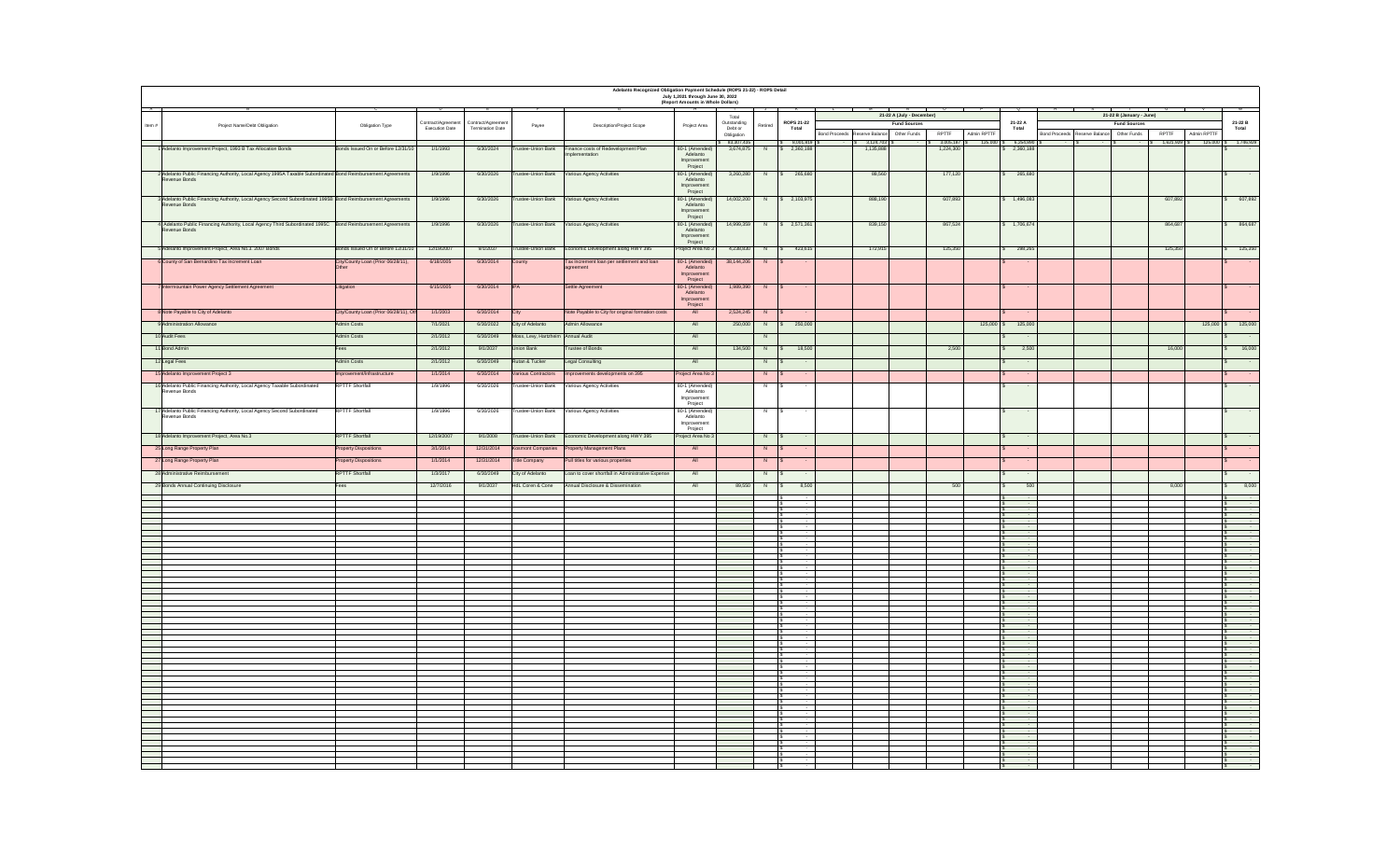# **Adelanto Recognized Obligation Payment Schedule (ROPS 21-22) - Report of Cash Balances July 1, 2018 through June 30, 2019 (Report Amounts in Whole Dollars)**

| $\mathbf{A}$ | $\mathbf B$                                                                                                                                                       | $\mathbf{C}$                          | D                                    | E.                                                                           | F.                                 | G                         | H                                                                                                                                                                                                                                       |
|--------------|-------------------------------------------------------------------------------------------------------------------------------------------------------------------|---------------------------------------|--------------------------------------|------------------------------------------------------------------------------|------------------------------------|---------------------------|-----------------------------------------------------------------------------------------------------------------------------------------------------------------------------------------------------------------------------------------|
|              |                                                                                                                                                                   |                                       |                                      | <b>Fund Sources</b>                                                          |                                    |                           |                                                                                                                                                                                                                                         |
|              |                                                                                                                                                                   |                                       | <b>Bond Proceeds</b>                 | <b>Reserve Balance</b>                                                       | <b>Other Funds</b>                 | <b>RPTTF</b>              |                                                                                                                                                                                                                                         |
|              | ROPS 18-19 Cash Balances<br>$(07/01/18 - 06/30/19)$                                                                                                               | Bonds issued on or<br>before 12/31/10 | Bonds issued on or<br>after 01/01/11 | Prior ROPS RPTTF<br>and Reserve<br>Balances retained for<br>future period(s) | Rent,<br>Grants,<br>Interest, etc. | Non-Admin<br>and<br>Admin | <b>Comments</b>                                                                                                                                                                                                                         |
|              |                                                                                                                                                                   |                                       |                                      |                                                                              |                                    |                           |                                                                                                                                                                                                                                         |
|              | Beginning Available Cash Balance (Actual 07/01/18)<br>RPTTF amount should exclude "A" period distribution amount                                                  | 6,696,351                             |                                      | 2,620,168                                                                    | 1,141,054                          |                           | 579,047 Amounts shown on row 1 reflect the adjusted<br>beginning balance as a result of the completion of<br>the 2015-16 Audit.                                                                                                         |
|              | 2 Revenue/Income (Actual 06/30/19)<br>RPTTF amount should tie to the ROPS 18-19 total distribution<br>from the County Auditor-Controller                          | 161,655                               |                                      |                                                                              | 38,204                             |                           | 3,810,782 Column G reflects \$125,000 available for the<br>Adelanto Successor Agency's administrative cost.<br>The Successor Agency has requested to correction<br>to be made by the Auditor-Controller to be correct<br>the 18-19 PPA. |
|              | 3 Expenditures for ROPS 18-19 Enforceable Obligations<br>(Actual 06/30/19)                                                                                        | 341,784                               |                                      | 2,129,063                                                                    | 237,656                            |                           | 1,937,765 Column G reflects \$125,000 administrative<br>expense to be corrected on the 18-19 PPA. The<br>Successor Agency has requested to correction to<br>be made by the Auditor-Controller to be correct the<br>18-19 PPA.           |
|              | 4   Retention of Available Cash Balance (Actual 06/30/19)<br>RPTTF amount retained should only include the amounts<br>distributed as reserve for future period(s) | 6,516,222                             |                                      | 491,105                                                                      | 903,398                            | 1,873,017                 |                                                                                                                                                                                                                                         |
|              | 5 ROPS 18-19 RPTTF Prior Period Adjustment<br>RPTTF amount should tie to the Agency's ROPS 18-19 PPA<br>form submitted to the CAC                                 |                                       |                                      | No entry required                                                            |                                    |                           |                                                                                                                                                                                                                                         |
| 6            | Ending Actual Available Cash Balance (06/30/19)<br>C to F = $(1 + 2 - 3 - 4)$ , G = $(1 + 2 - 3 - 4 - 5)$                                                         | $0$   \$                              | $\mathbf 0$                          | $\vert$ \$<br>$0$   \$                                                       | $38,204$ \\$                       |                           | Column G reflects 16-17 PPA - \$25,650 and 17-18<br>579,047 PPA - \$598,070                                                                                                                                                             |